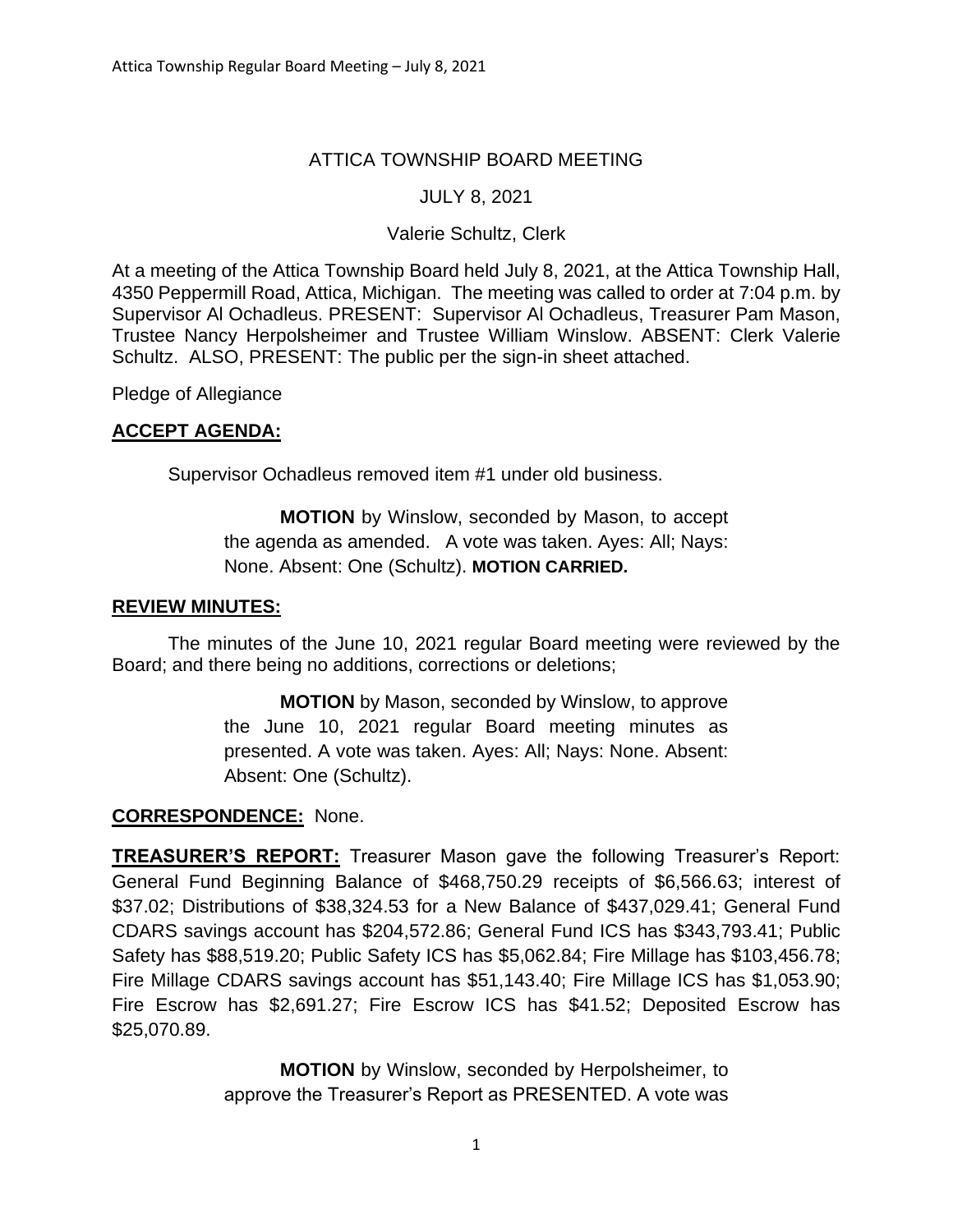taken. Ayes: All; Nays: None. Absent: Absent: One (Schultz). **MOTION CARRIED.**

## **POLICE REPORT:**

Supervisor Ochadleus gave the following police report: there were 118 calls received in the month of June with 46 of the calls handled by the Township police.

## **PUBLIC TIME:** None.

### **OLD BUSINESS:** None

### **NEW BUSINESS:**

### **1. Transfer Funds form the Contingency Fund:**

 Discussion regarding transferring funds from the contingency fund to the indicated funds for the fiscal budget of July 1, 2020 to June 30, 2021.

> **MOTION** by Mason, seconded by Winslow, to transfer funds from the contingency fund to the indicated funds as presented (attached) for the fiscal year of July 1, 2020 to June 30, 2021. A roll call vote was taken. Mason: Aye, Herpolsheimer: Aye; Ochadleus: Aye and Winslow: Aye. Ayes: All; Nays: None. Absent: One (Schultz). MOTION CARRIED.

### **2. Adopt MTA Principles of Government:**

**MOTION** by Mason, seconded by Herpolsheimer, to adopt the MTA Principals of Government as presented. A roll call vote was taken. Ochadleus: Aye; Mason: Aye; Winslow: Aye and Herpolsheimer: Aye. Ayes: All; Nays: None. Absent: One (Schultz). **MOTION CARRIED.**

### **COMMITTEE REPORTS:**

- 1. FIRE: None.
- 2. PARK: None.
- 3. PLANNING BOARD: Zoning Administrator Lemons reported:
	- a. The Planning Commission meeting is scheduled for July 22, 2021